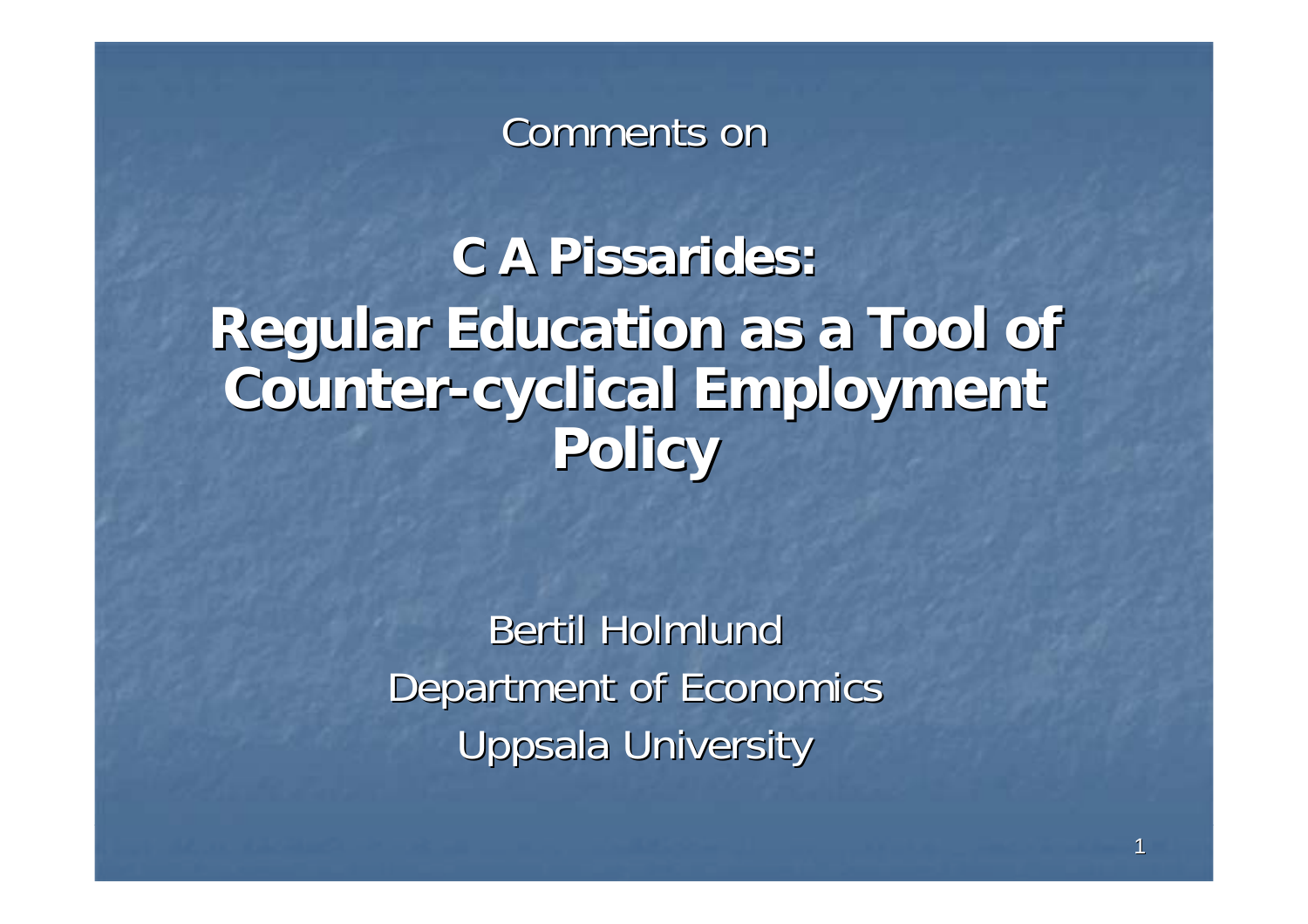# **Outline Outline**

**General** Unemployment and university enrollment in Sweden Discretionary vs. automatic stabilization tools**Efficiency** Interplay with other policies (UI, ALMP)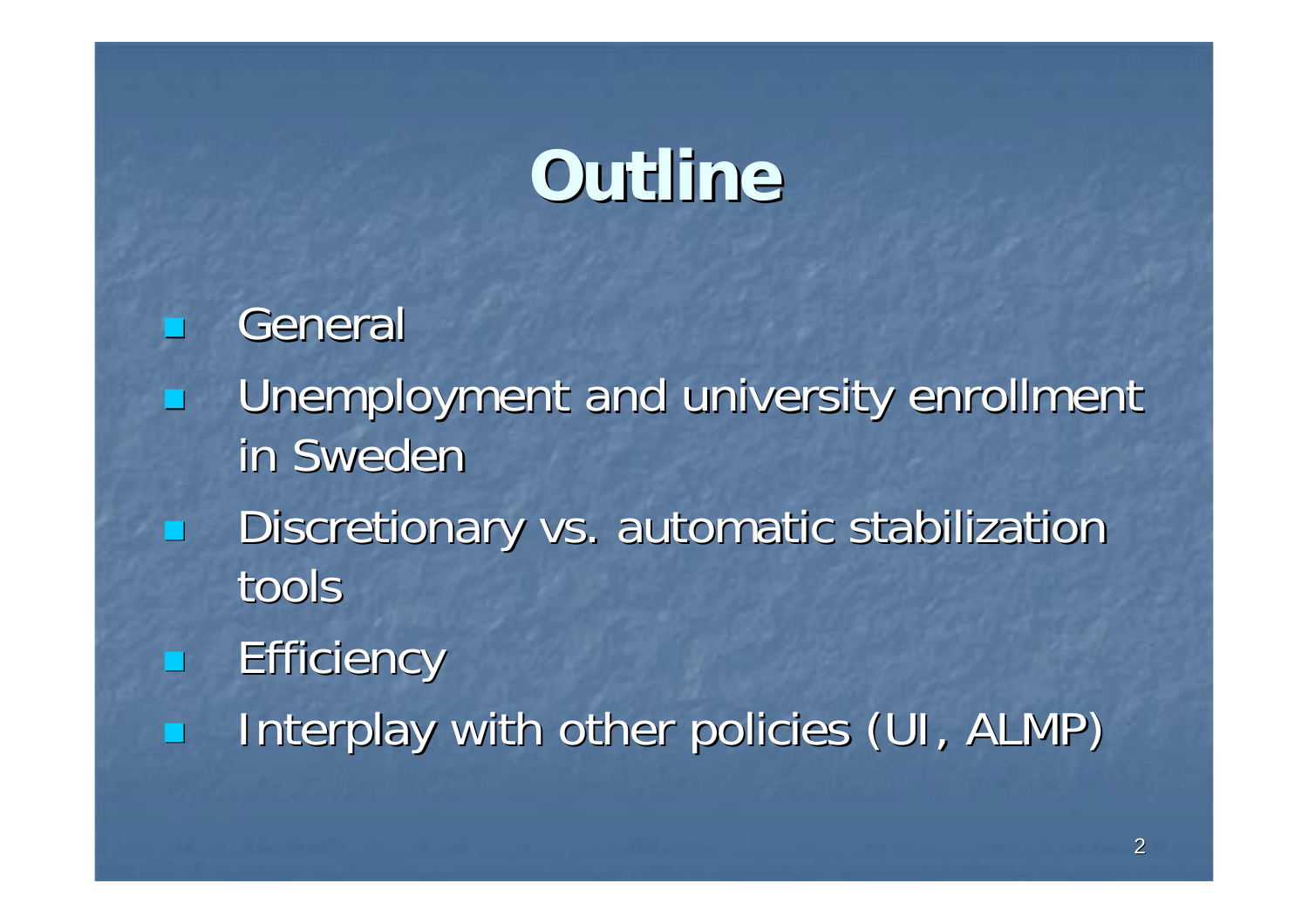#### **The paper argues The paper argues** .<br>ا

 $\mathbb{R}^2$ **There are sound arguments for making use of There are sound arguments for making use of** regular education as a counter-cyclical device

 $\mathbb{R}^2$ **The foregone cost of education is lower in a** recession with high unemployment

 $\mathbb{R}^2$ **Some temporary fall in standards is inevitable,** and perhaps desirable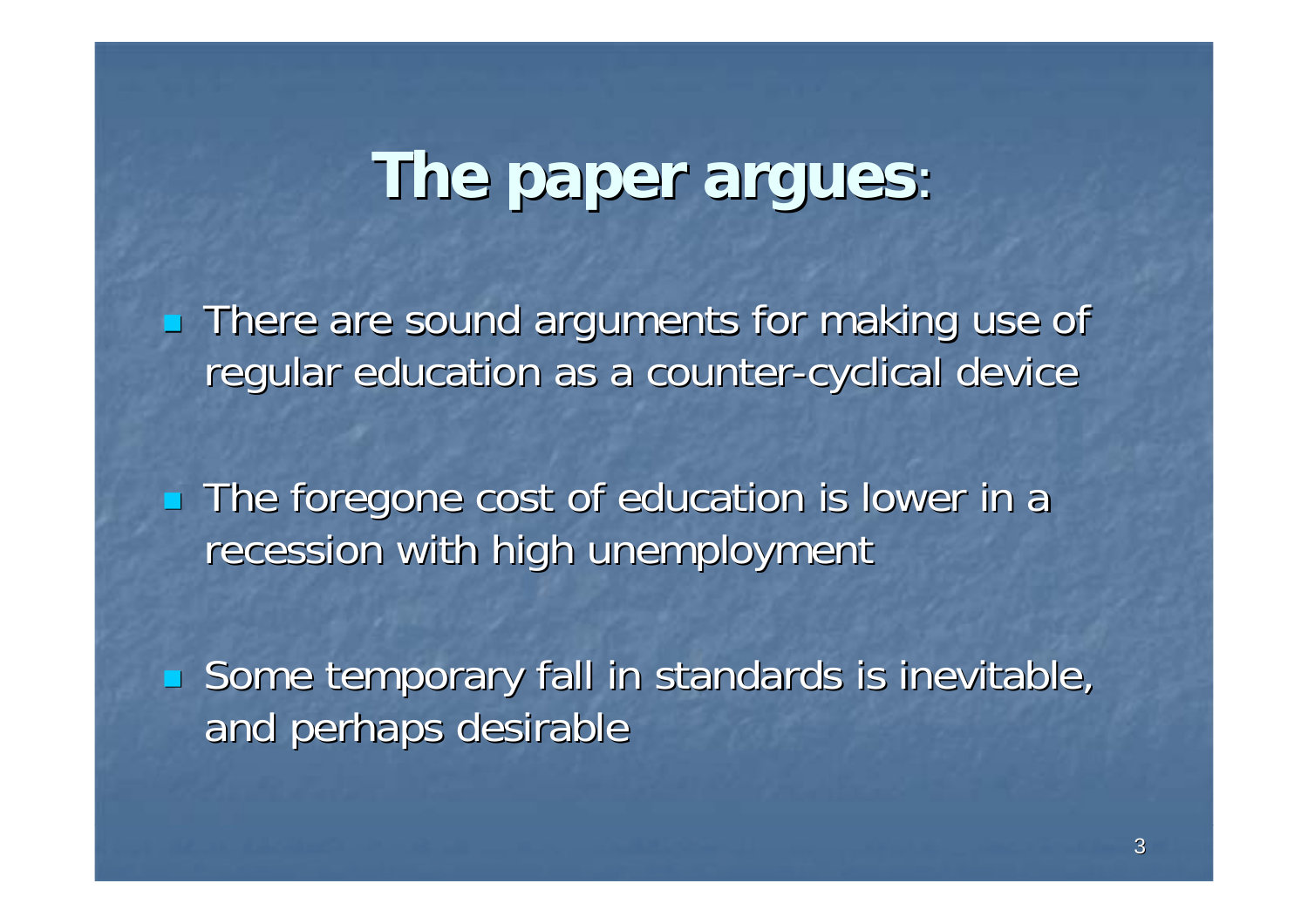# **Unemployment and university Unemployment and university enrollment enrollment**

**Strong empirical evidence that the Strong empirical evidence that the** demand for education increases in a recession with high unemployment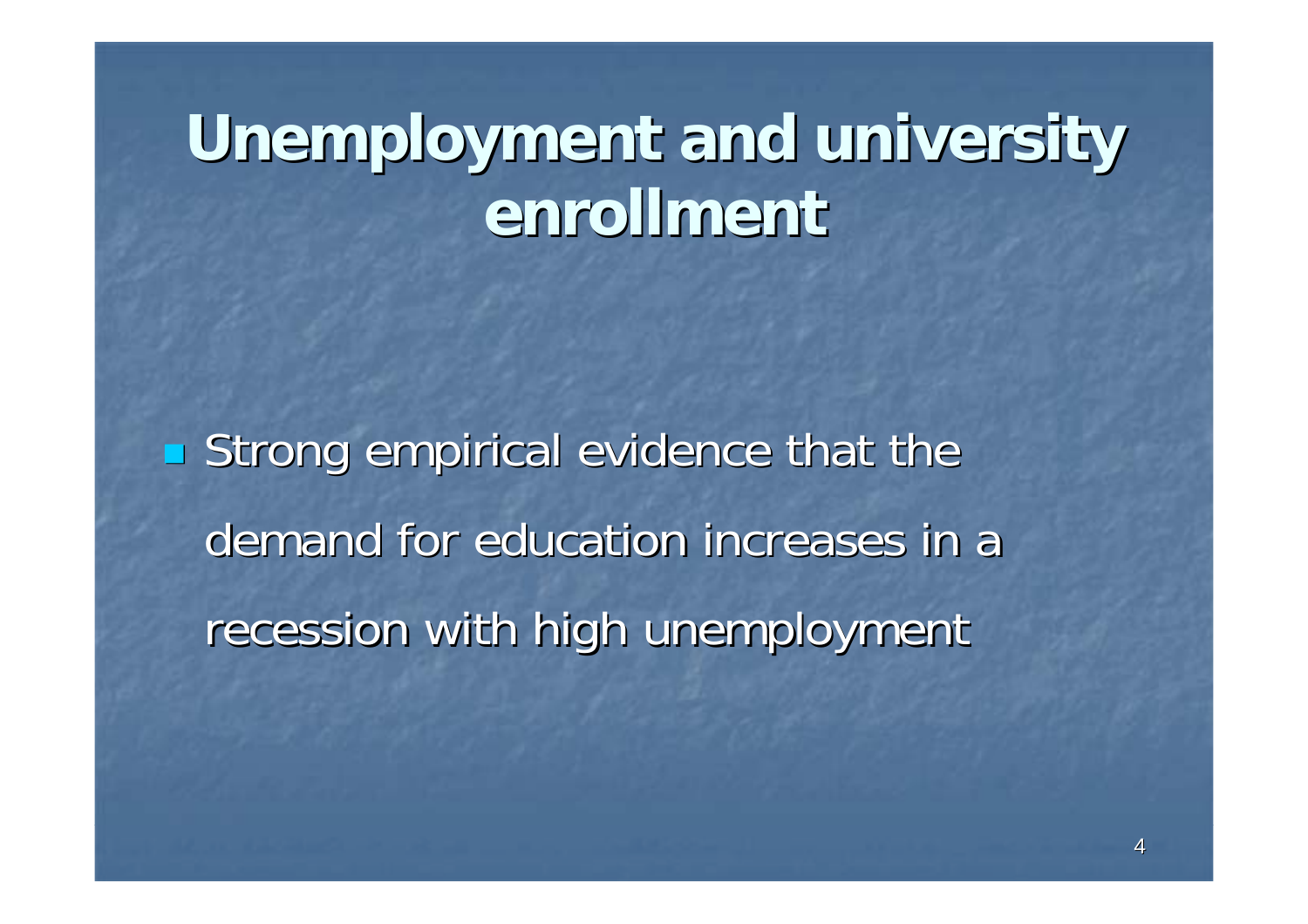### The number of university students and **unemployment in Sweden unemployment in Sweden**

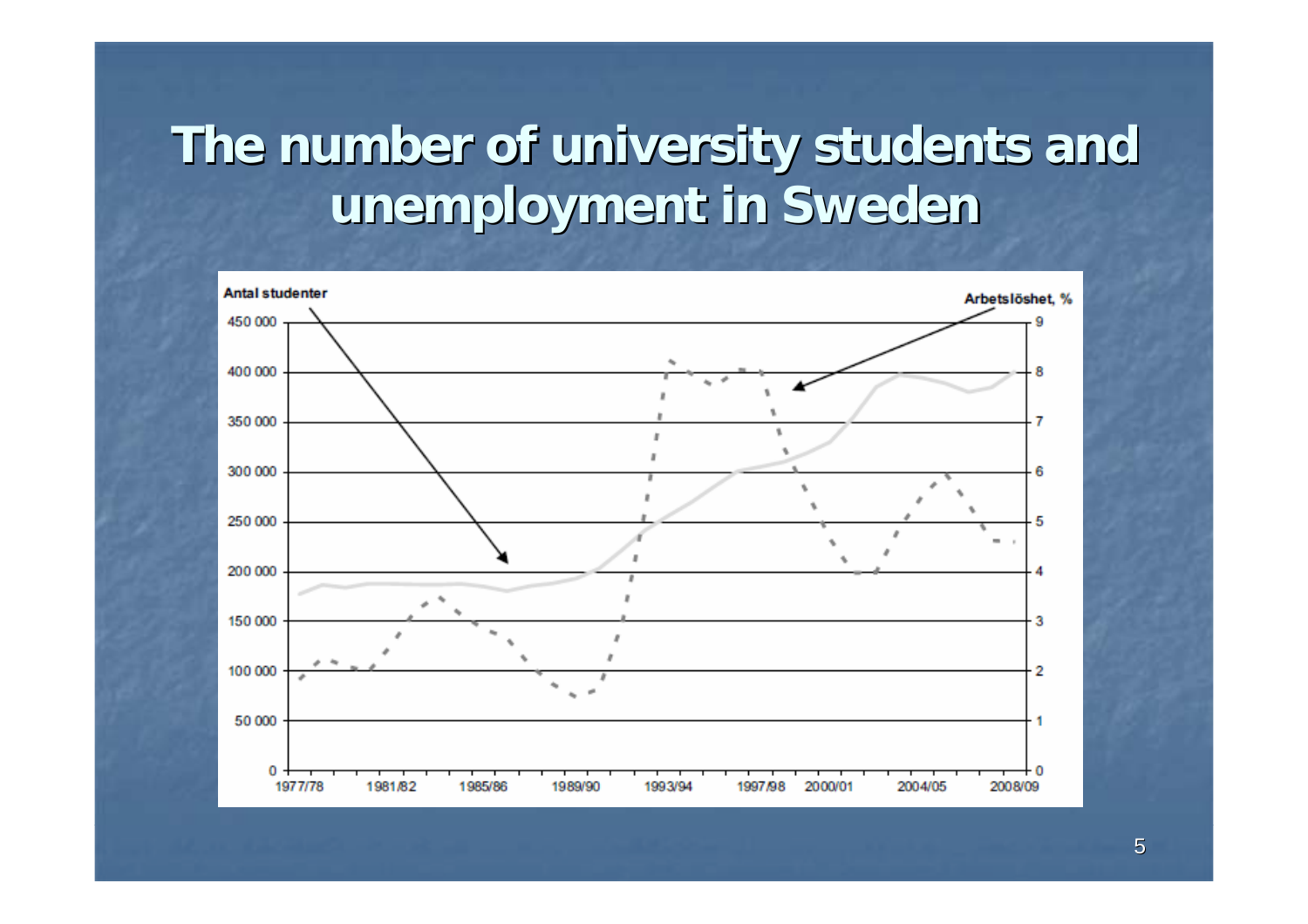#### **University entrants and unemployment**



6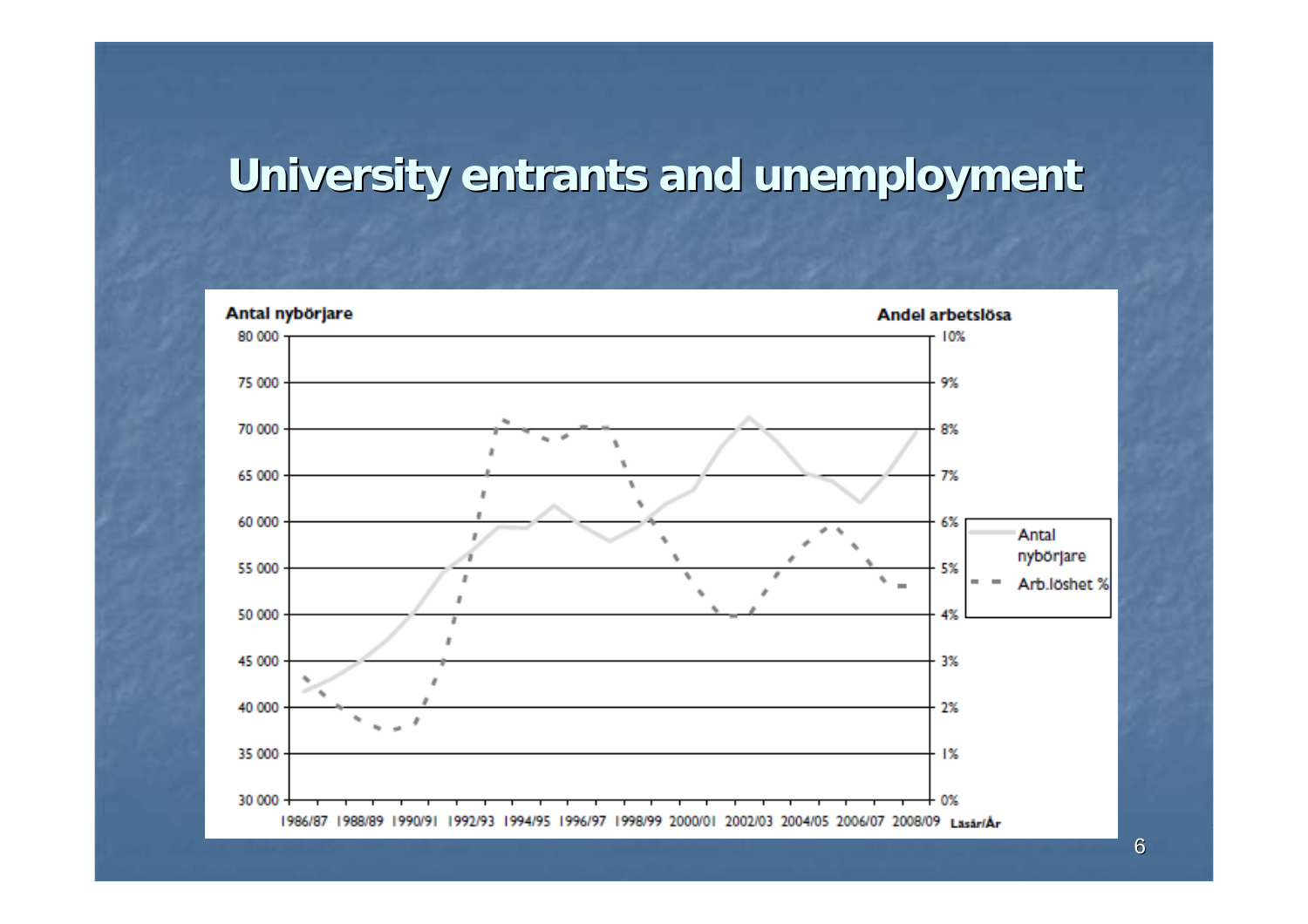**University entrants among 19 yearolds and unemployment olds and unemployment** Enrollment rate among 19 year-olds =0.376 \* Unemployment rate among 16-19 year -olds + other variables + other variables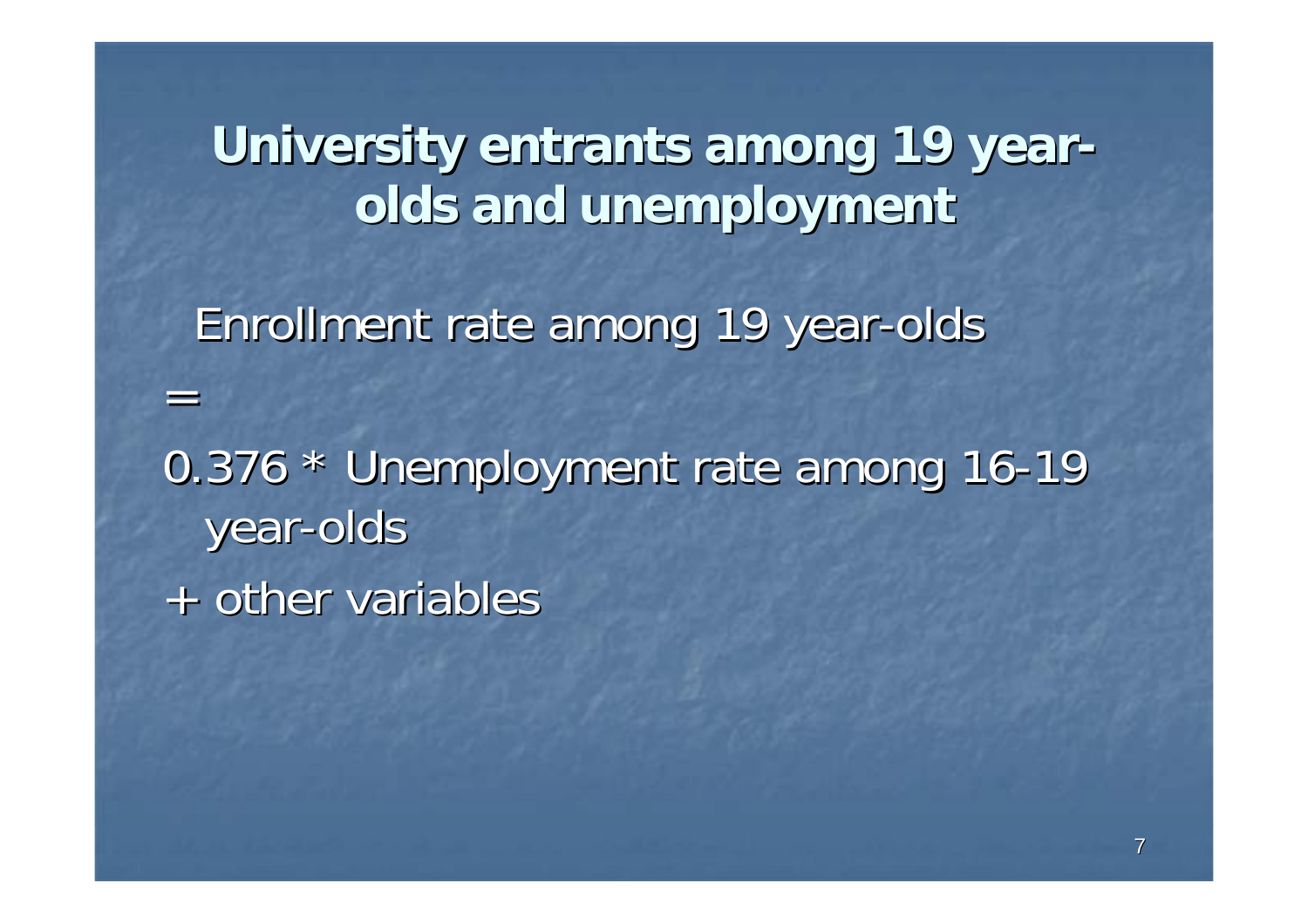#### **University entrants among 19 year-olds, actual and predicted actual and predicted**



8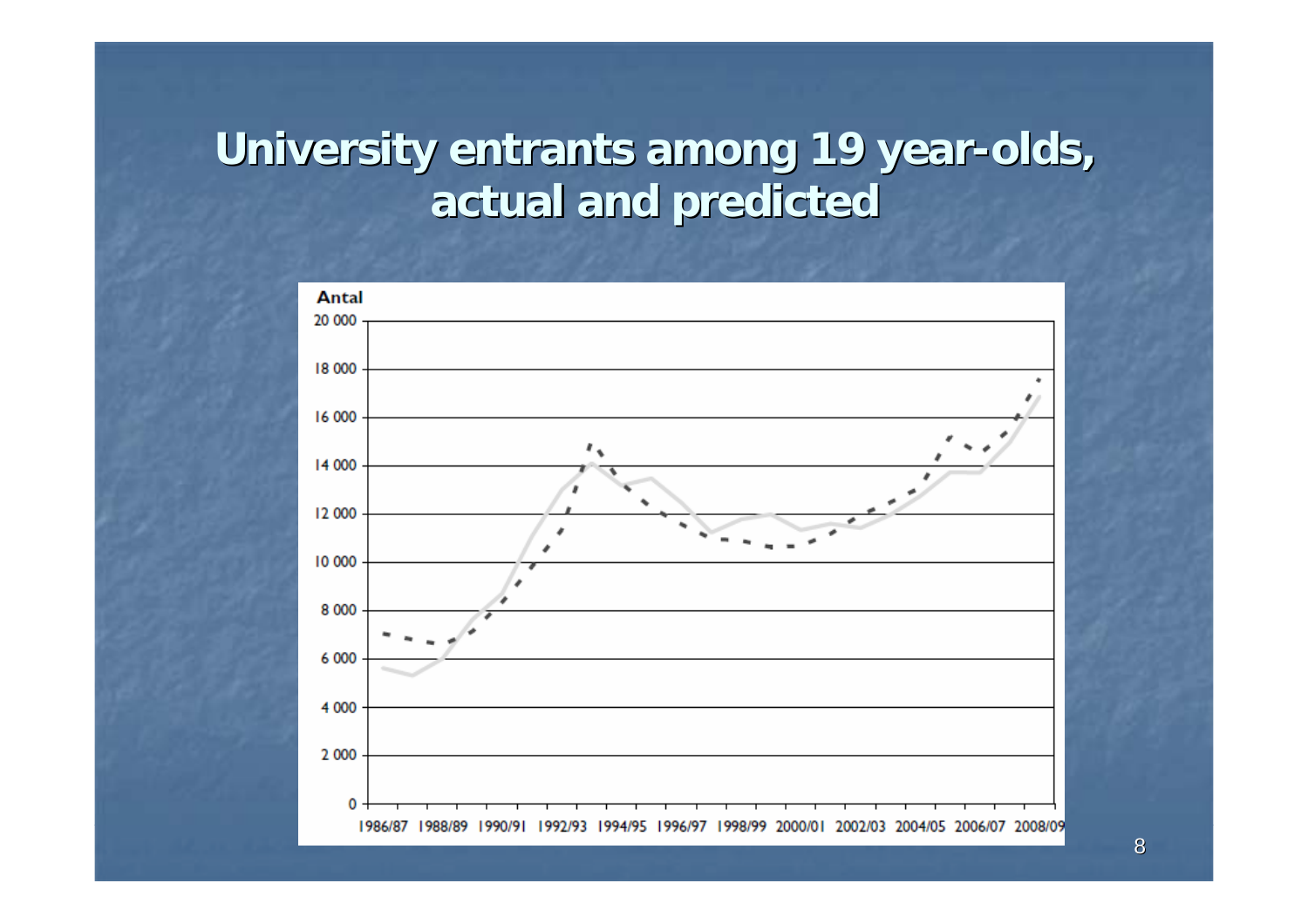#### **Continuation in education after graduation and unemployment (%) and unemployment (%)**

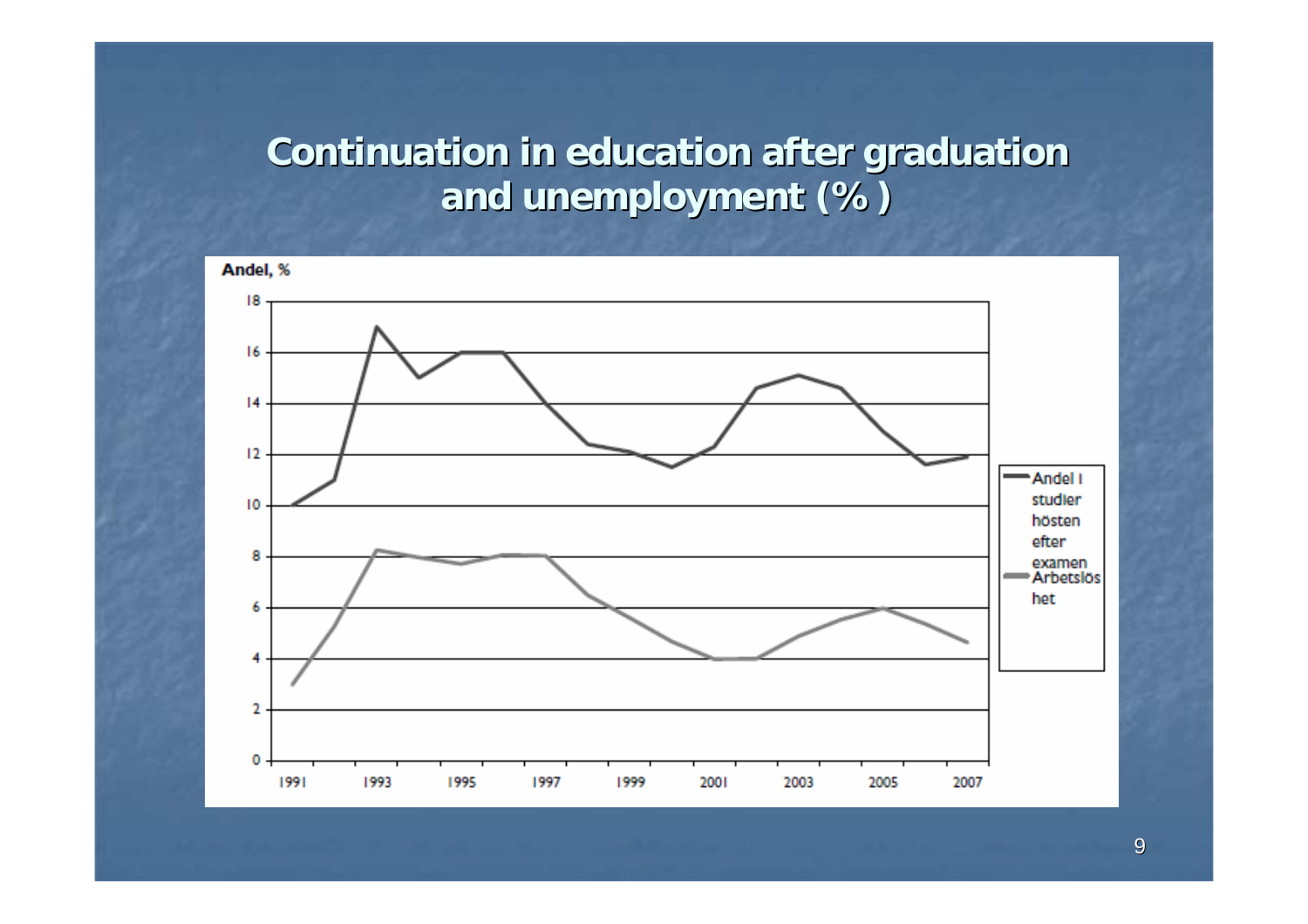## Why does enrollment respond to **unemployment unemployment ?**

 $\blacksquare$  The demand for education increases **Private costs decline <u>Insurance: education as substitute for UI</u> The supply of slots responds to demand The admission rates increase, reducing** the number of unfilled slots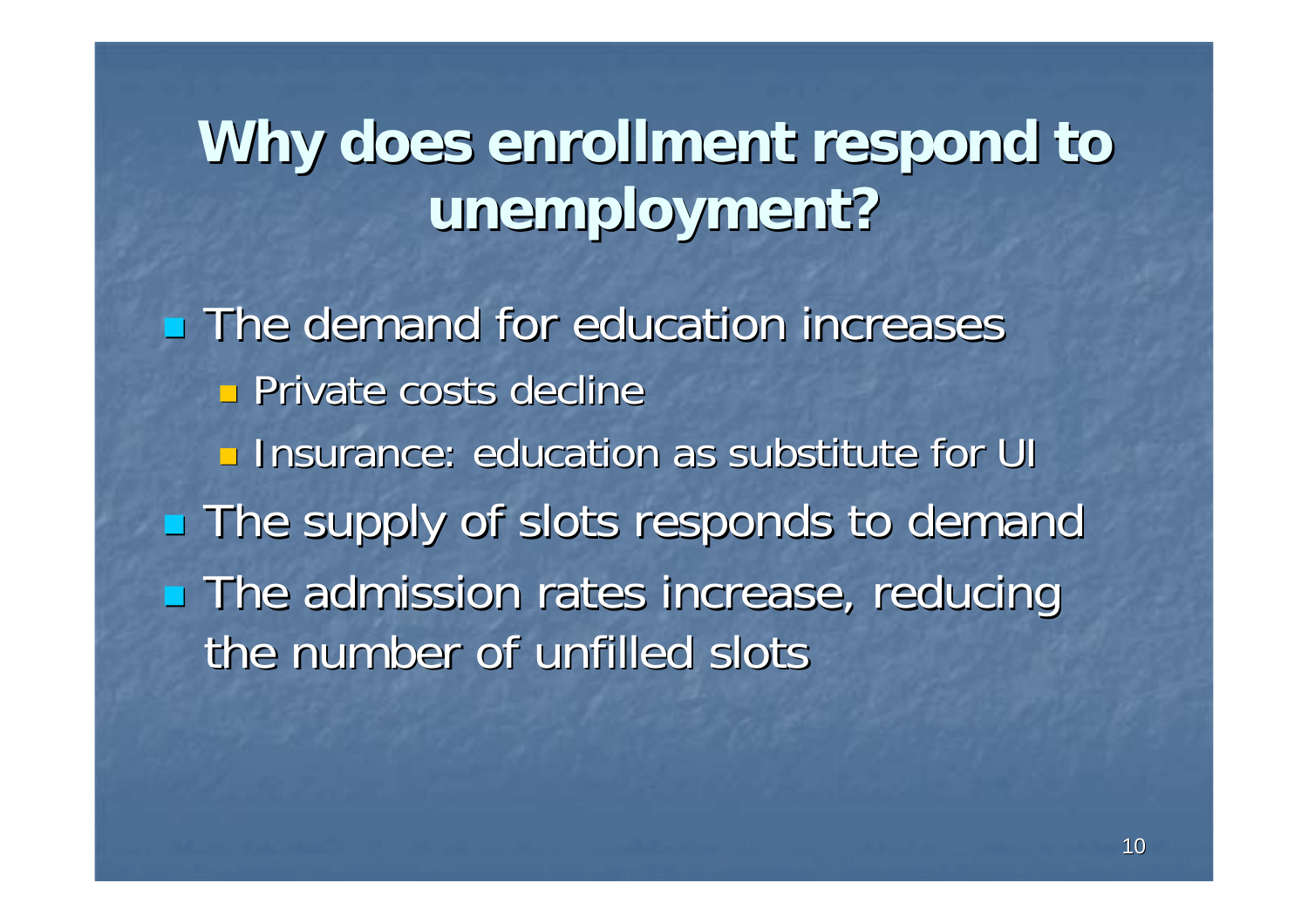## The Swedish system for the **allocation allocation of funding funding**

 $\blacksquare$  Flexible cash limits

- $\mathbb{R}^2$ **Example 5 Funding based on the number of students and Funding based on the number of students and** student performance
- T. **<u>E</u>** Unused funds transferable to the following years (up to a limit of  $10\%$ )
- $\mathbb{R}^2$ **Overproduction in one year can be transferred** across years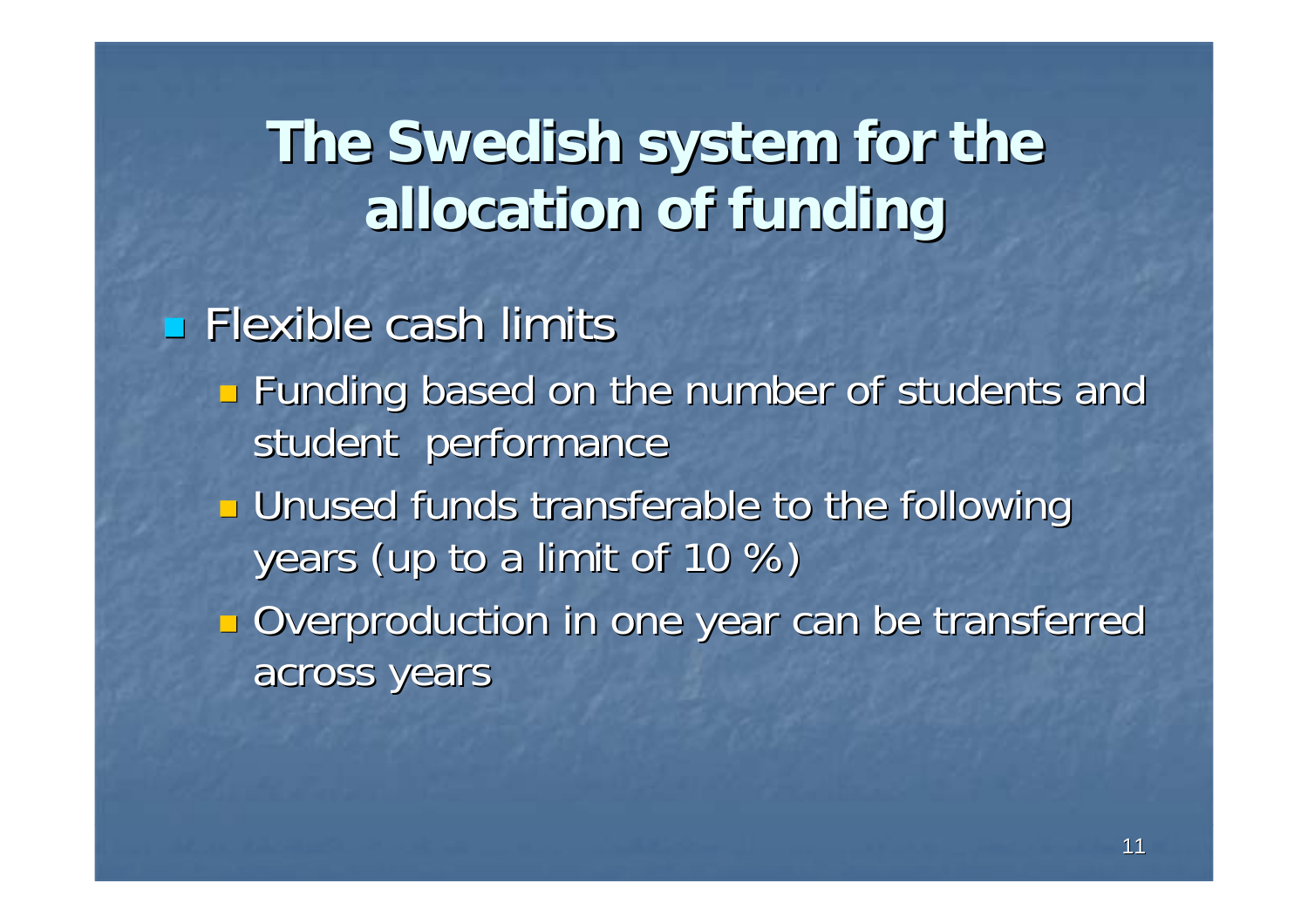### **Flexible cash limits Flexible cash limits**

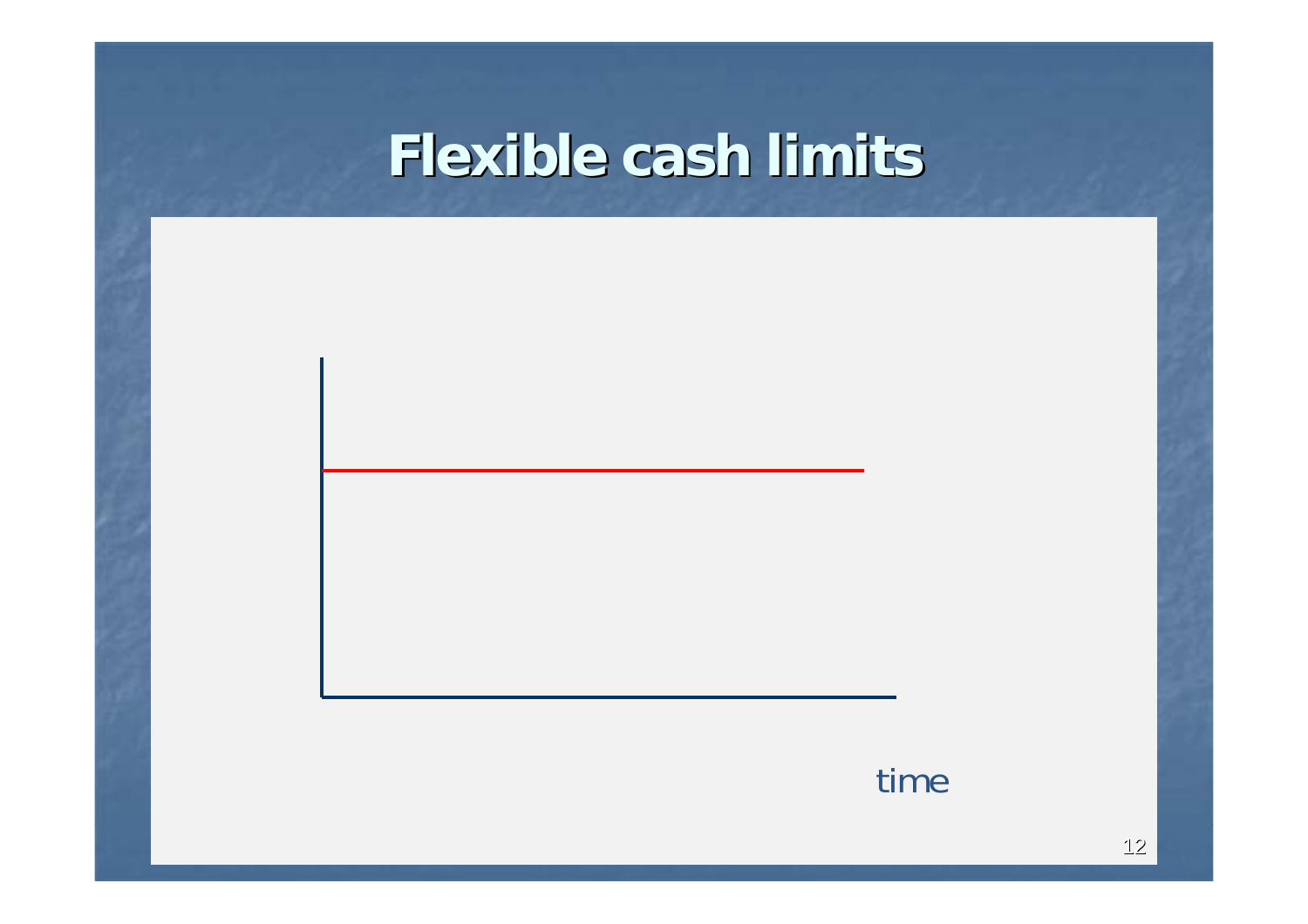### **Flexible cash limits Flexible cash limits**



#### time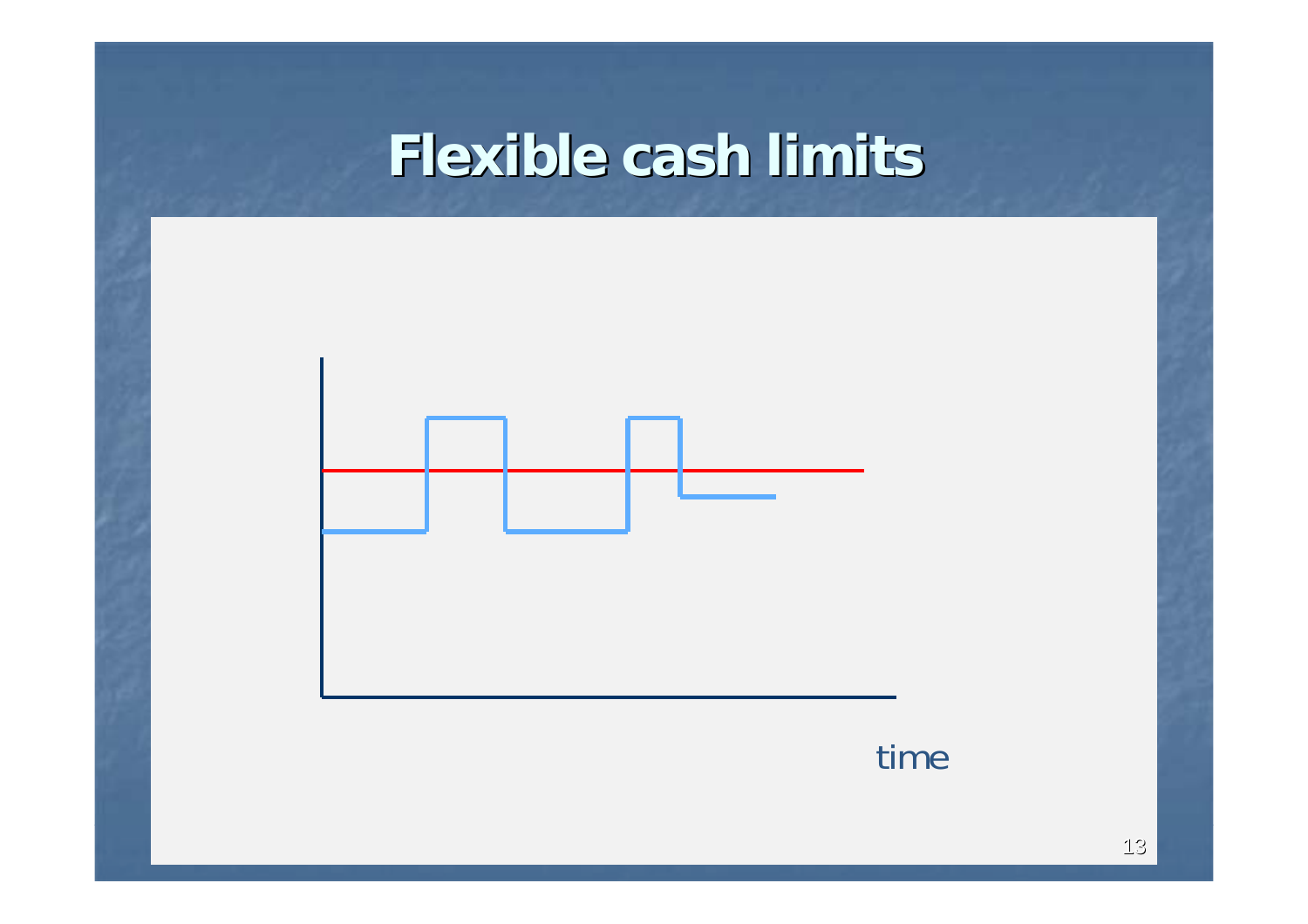## **Regular education as an Regular education as an automatic stabilizer automatic stabilizer**

 $\blacksquare$  Flexible cash limits reduce the need for discretionary decisions on counter-cyclical education policies **Limits to flexibility:** T. **The supply of teachers**  $\mathbb{R}^2$ ■ Infrastructure (rooms, computers...) **Some fluctuations in quality are inevitable**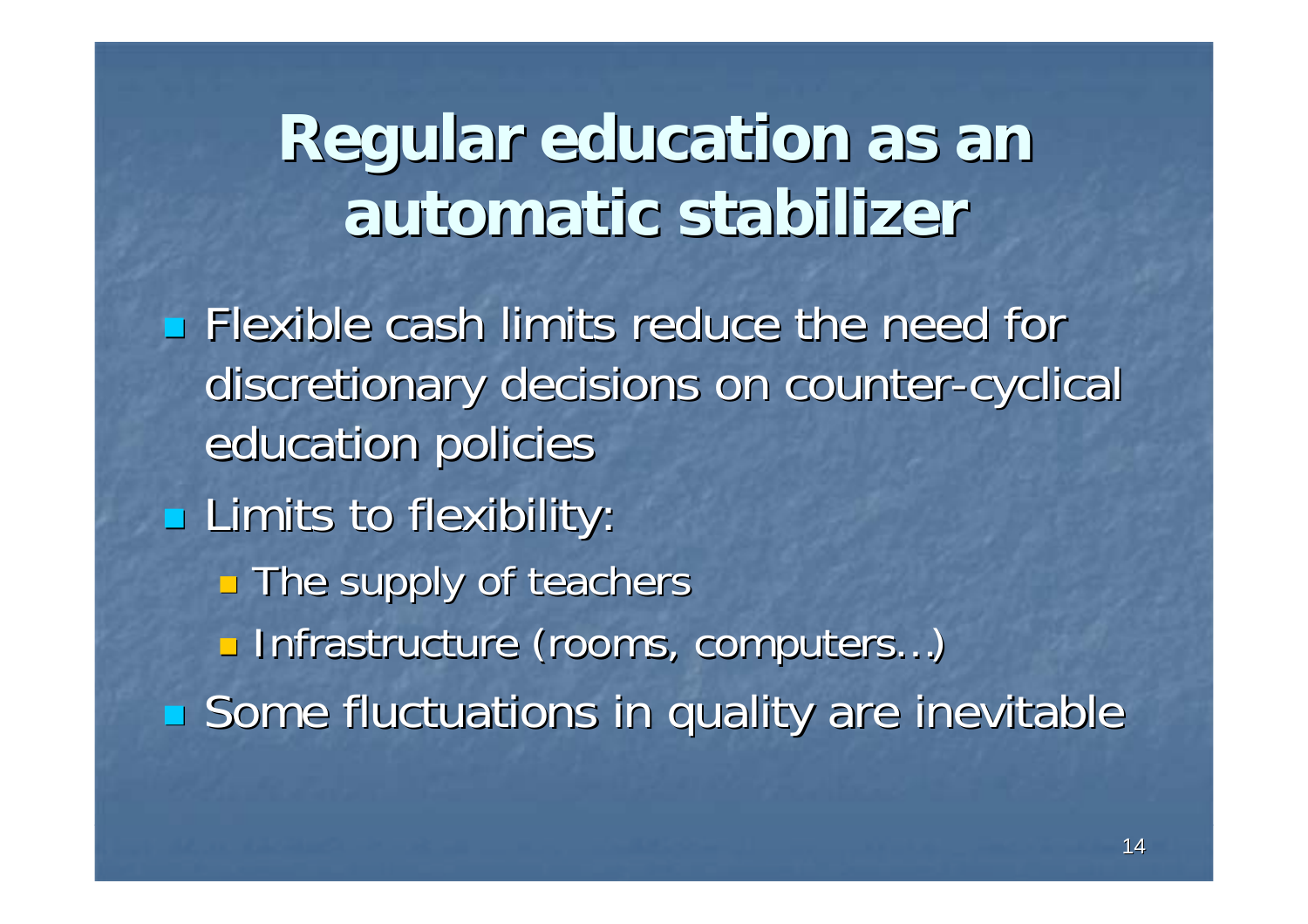## **Efficiency Efficiency**

- p. Are private decisions on education socially efficient?
	- $\textcolor{orange}\blacksquare$  In general, no
- $\blacksquare$  Missing markets, insurance, imperfect capital markets
- $\blacksquare$  Fiscal externalities
- $\mathbb{R}^2$ Search and matching externalities
- **Too much or too little education?**
- **The right type of education?**